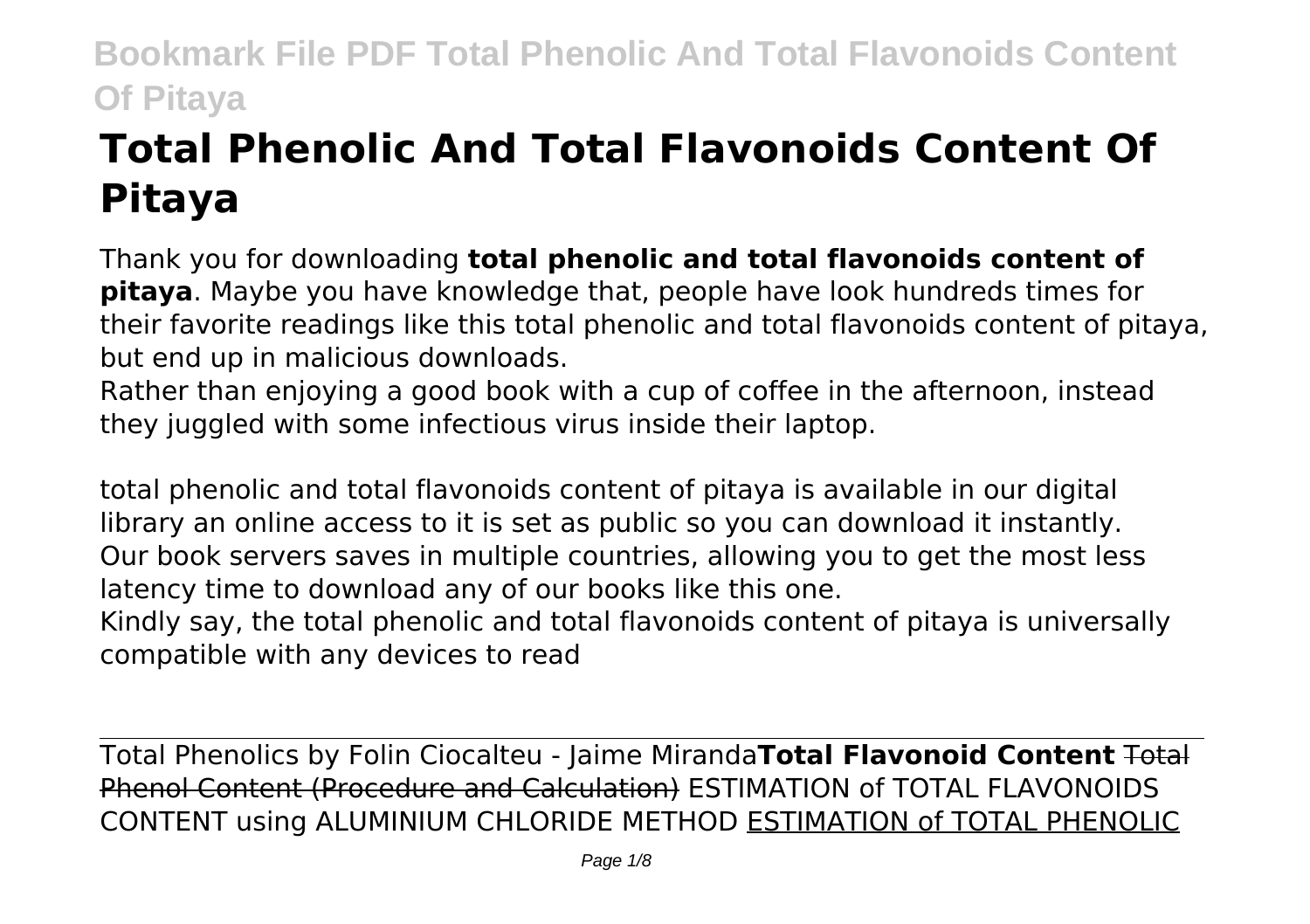## CONTENT by FOLIN CIOCALTEU Method

Total Flavonoid Content (Procedure and Calculation)Determination of total flavonoid content *Total Flavonols Content Insights on Oxidative Stress, Inflammation, Nutrition, and Epigenetics*

SCIENCE: TOTAL PHENOLIC CONTENT DETERMINATION, UV-VIS SPECTRO, TEA EXTRACT (Epicatechin galic acid)FLAVONOIDS *CALCULATION Of TOTAL PHENOLIC CONTENT in simple way What is a Phytochemical? - with Marc David* Who Says Eggs Aren't Healthy or Safe? Dr. Greger's Daily Dozen Checklist Does Apple Cider Vinegar Help with Weight Loss? Why flavonoids are so important for your body Benefits of Nutritional Yeast for Cancer8 Foods Rich in Flavonoids FlavonoidWhat are SIRT Foods? w/ Jill Cruz @GEWWC 2019 Anti-Angiogenesis: Cutting Off Tumor Supply Lines Optimal Diet for Humans - Stomach Acid | Dr Nadir Ali Which Fruit Fights Cancer Better? **[1000 0000000000000000** Total flavonoids content *Apple Peels Put to the Test for Chronic Joint Pain Turn your Kitchen in a \"Farmacy\"* by Sproutman Steve Meyerowitz *DPPH Anti Oxidant Assay / TEST Bean Pastas and Lentil Sprouts CALIBRATION CURVE \u0026 CALCULATION for TOTAL PHENOLIC CONTENT by CALORIMETRIC method Total Phenolic And Total Flavonoids* All the experiments for determination of total phenolics, total flavonoids, and antioxidant properties using DPPH and cellular antioxidant assay (CAA) were conducted in triplicates. The values are expressed as the mean  $\pm$  standard deviation (SD). Average crop yield was calculated by dividing total yield by number of plants grown.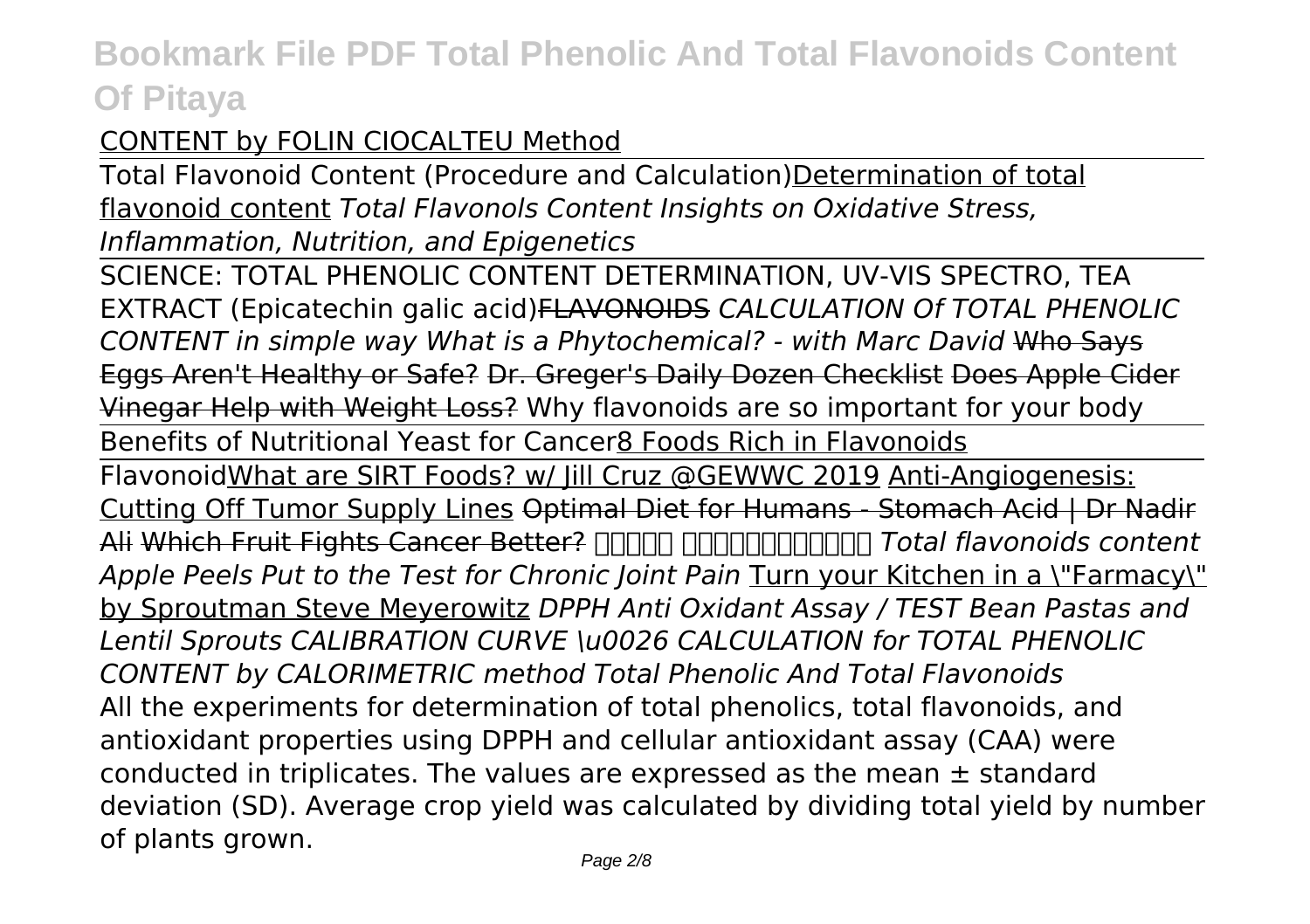### *Assessment of Total Phenolic and Flavonoid Content ...*

The total phenolic content of the methanolic root extract, calculated from the calibration curve (R 2 = 0.998), was  $45.17 \pm 1.70$  gallic acid equivalents/g, and the total flavonoid content (R 2 = 0.999) was  $35 \pm 2.20$  rutin equivalents/g. Phenolic compounds have redox properties, which allow them to act as antioxidants . As their free radical scavenging ability is facilitated by their hydroxyl groups, the total phenolic concentration could be used as a basis for rapid screening of ...

### *Determination of total phenolic and flavonoid content ...*

Strong correlation  $(R = 0.8613)$  between total phenolic compounds and total flavonoids ( $R = 0.8430$ ) and that of antioxidant activity of the extracts were observed. The study revealed that phenolic, in particular flavonoids, may be the main contributors to the antioxidant activity exhibited by the plants.

### *Total Phenolic Compounds, Flavonoids, and Radical ...*

The total phenolic contents (TPC) (121.9±3.1 mg GAE/g extract) of TLM while total flavonoid contents (TFC) of TLE (60.9  $\pm$ 2.2 mg RTE/g extract) were found significantly higher as compared to other solvent fractions.

### *Antioxidant activity, total phenolic and total flavonoid ...*

The estimation of phenolic compounds in the fractions was carried out in triplicate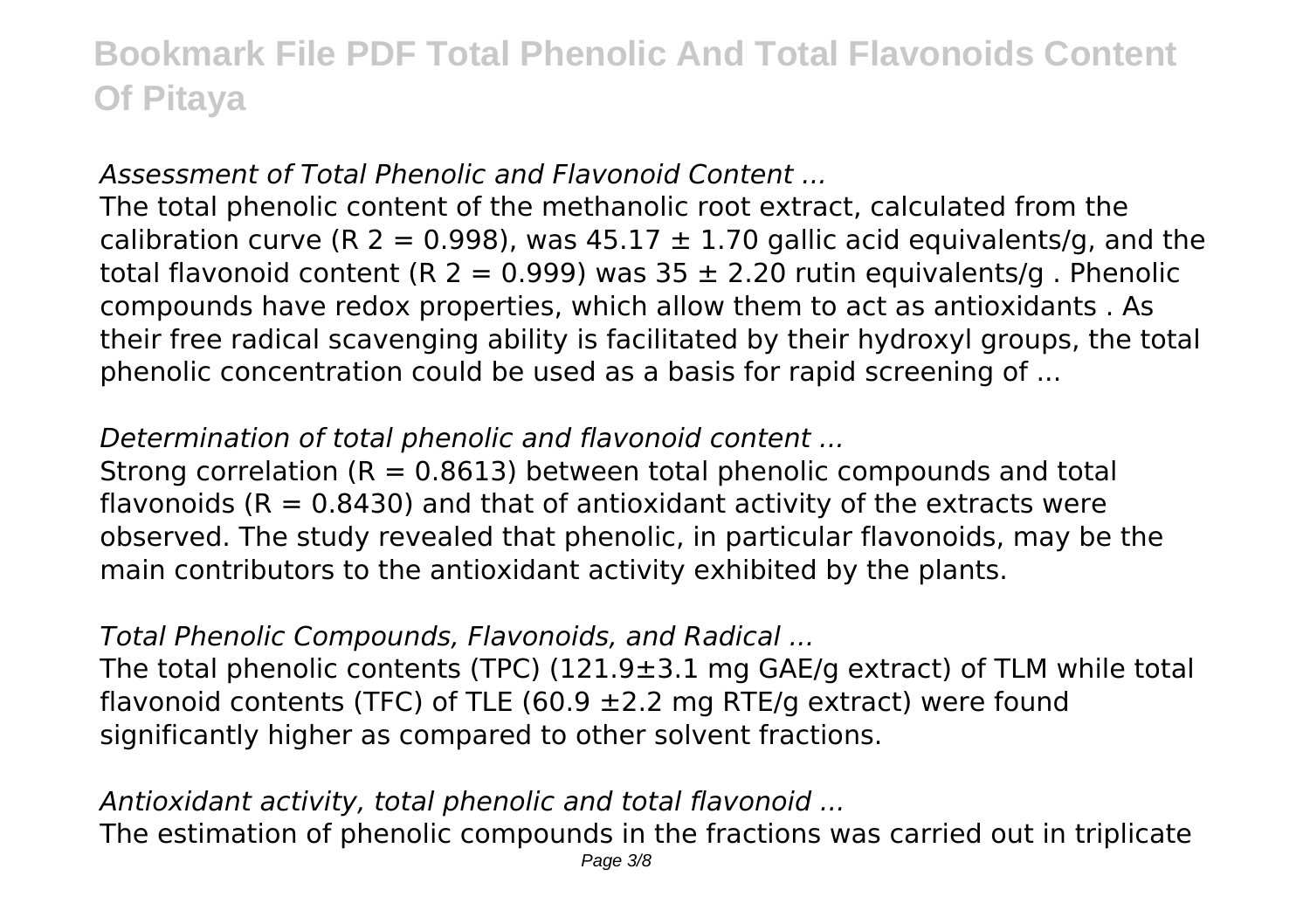and the results were averaged. 2.5. Determination of total flavonoids. Total flavonoid contents of pineapples were determined by using the aluminium chloride colorimetric method as described by Willet (2002), with some modifications. Methanol extracts (0.5 mL ...

### *Total phenolics, flavonoids and antioxidant activity of ...*

there is no general relationship between total Phenol and total Flavonoids but it is well known that total phenolics must be always greater than total flavonoids.

### *What is the relation between total Phenol & total Flavonoids?*

(FRAP) assays. The total polyphenol, flavonoid and tannin content were determined according respectively to -Ciocalteu method, Zhishen method and Broadhurst method. The leaves of H. halimifolium had greater antioxidant activity than flowersK by DPPH and ABTS assays. The ethanol extract of the leaves exhibited the

### *Total Phenolic, Total Flavonoid, Tannin Content, and ...*

Values in percentage ranged from 27.26 to 89.78%. The total phenolic content ranged from 27.26 to 89.78 mg/g of dry weight of extract, expressed as gallic acid equivalents. The total flavonoid concentrations varied from 18.72 to 54.77 mg/g, expressed as rutin equivalents. Methanolic exstract of M. peregrinum showed the highest phenolic and flavonoid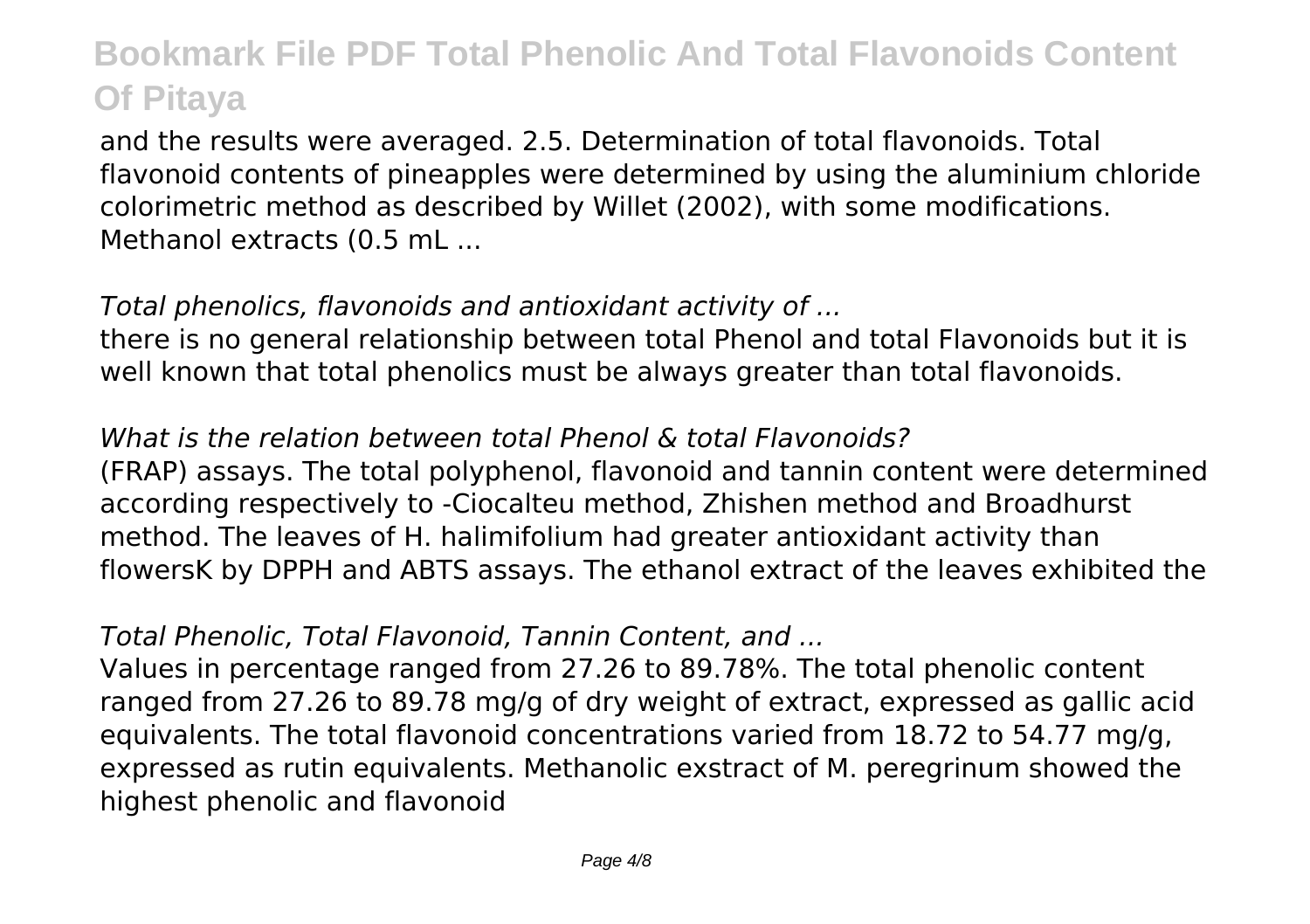## *TOTAL PHENOLIC CONTENT, FLAVONOID CONCENTRATION AND ...*

Total phenolics, flavonoid contents and antioxidant capacity There were wide range of variations in the total phenolics in rice grain ( Table 1 , Fig. 1 ). Among all the rice accessions, total phenolic content ranged from 108.1 to 1244.9 mg GAE/100 g, with the lower values coming from the white rice, while the higher values were from red and black rice ( Fig. 1 ).

## *Total phenolics, flavonoids, antioxidant capacity in rice ...*

The total phenolic content (TPC) of the tepal (methanolic, ethanolic and aqueous) extracts of Musa paradisiacawas determined using the Folin-Ciocalteau method. This method allows the estimation of all the flavonoids, anthocyanins and nonflavonoid phenolic compounds of all the phenolics available in the samples.

#### *PHYTOCHEMICAL SCREENING, TOTAL FLAVONOID AND PHENOLIC ...* The total phenolic and total flavonoid contents of 30 fruits available in the Philippines were studied. Jamaica cherry (aratiles, Muntingia calabura ), velvet apple (mabolo, Diospyros blancoi ),

## *Total Phenolic and Total Flavonoid Contents of Selected ...*

A comparison of the product yield, total phenolics, total flavonoids, and antioxidant properties was done in different leafy vegetables/herbs (basil, chard, parsley, and red kale) and fruit crops (bell pepper, cherry tomatoes, cucumber, and squash)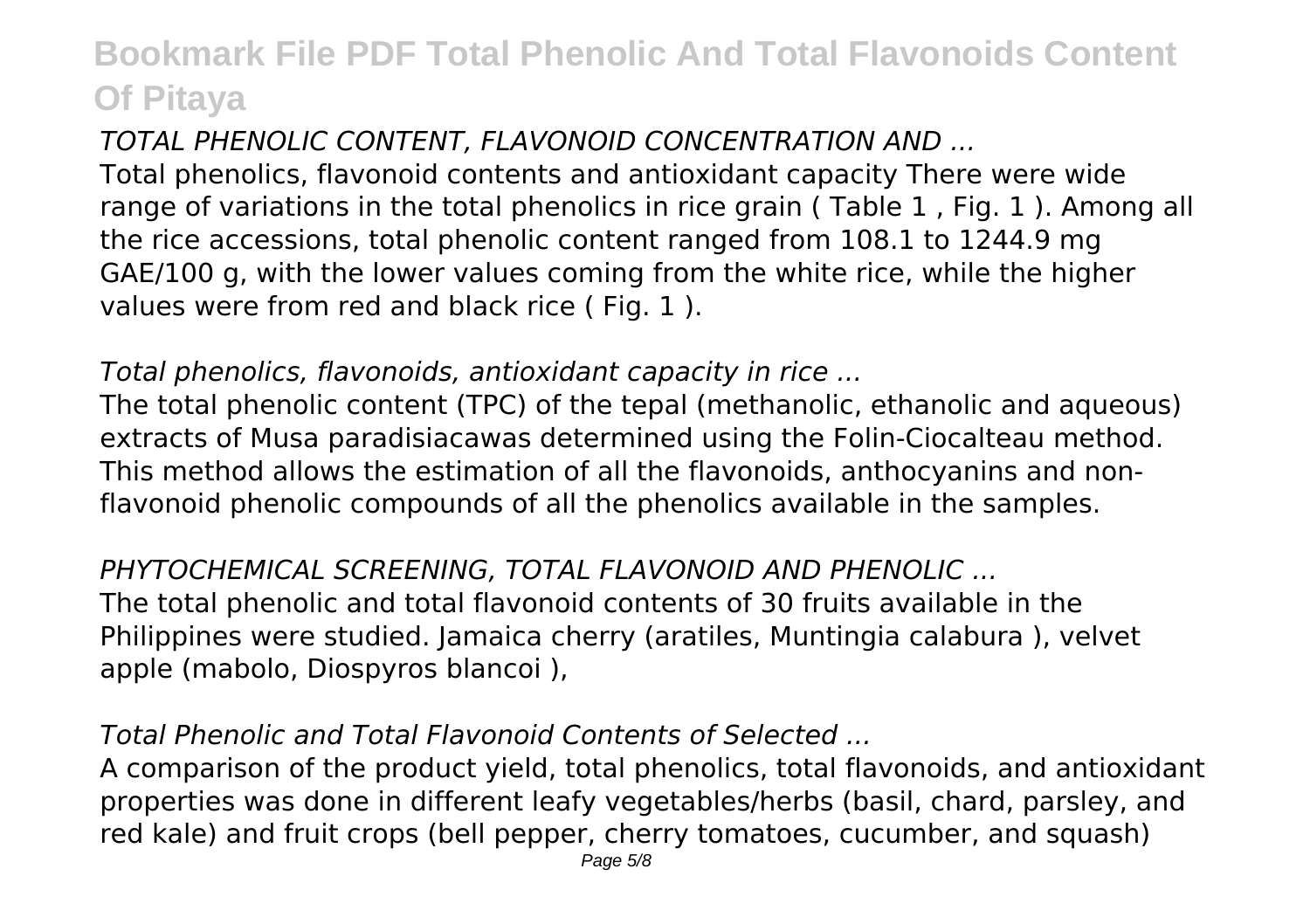grown in aeroponic growing systems (AG) and in the field (FG).

## *Assessment of total phenolic and flavonoid content ...*

The results were 3.76% dried extract yield, moisture content of 14.01%, total phenolic content of 8.62 mg GAE/g, total flavonoid of 28.20 mg QE/g, and antioxidant activity IC 50 of 17.33 ppm. View...

## *(PDF) Total Phenolic, Total Flavonoid, Tannin Content, and ...*

This study aims to quantify the total phenolic and flavonoid contents (TPC and TFC) and antioxidant properties of methanol extracts of fruits, seeds, and bark of an important medicinal and aromatic plant, Zanthoxylum armatum collected from wild and cultivated populations in Nepal. TPC was determined by Folin–Ciocalteu colorimetric method using gallic acid as standard, and various concentrations of the extract solutions were measured at 760 nm.

## *Total Phenolic, Flavonoid Contents, and Antioxidant ...*

The total Phenolic content of the extracts was determined spectrophotometrically according to the Folin-Ciocalteu procedure and ranged from 366mg/100g to 212mg/100g on fresh weight basis. The total flavanoid content of extracts determined by Aluminium chloride colorimetric assay and ranged from 39.84mg/100g to 15.94mg/100g of fresh weight.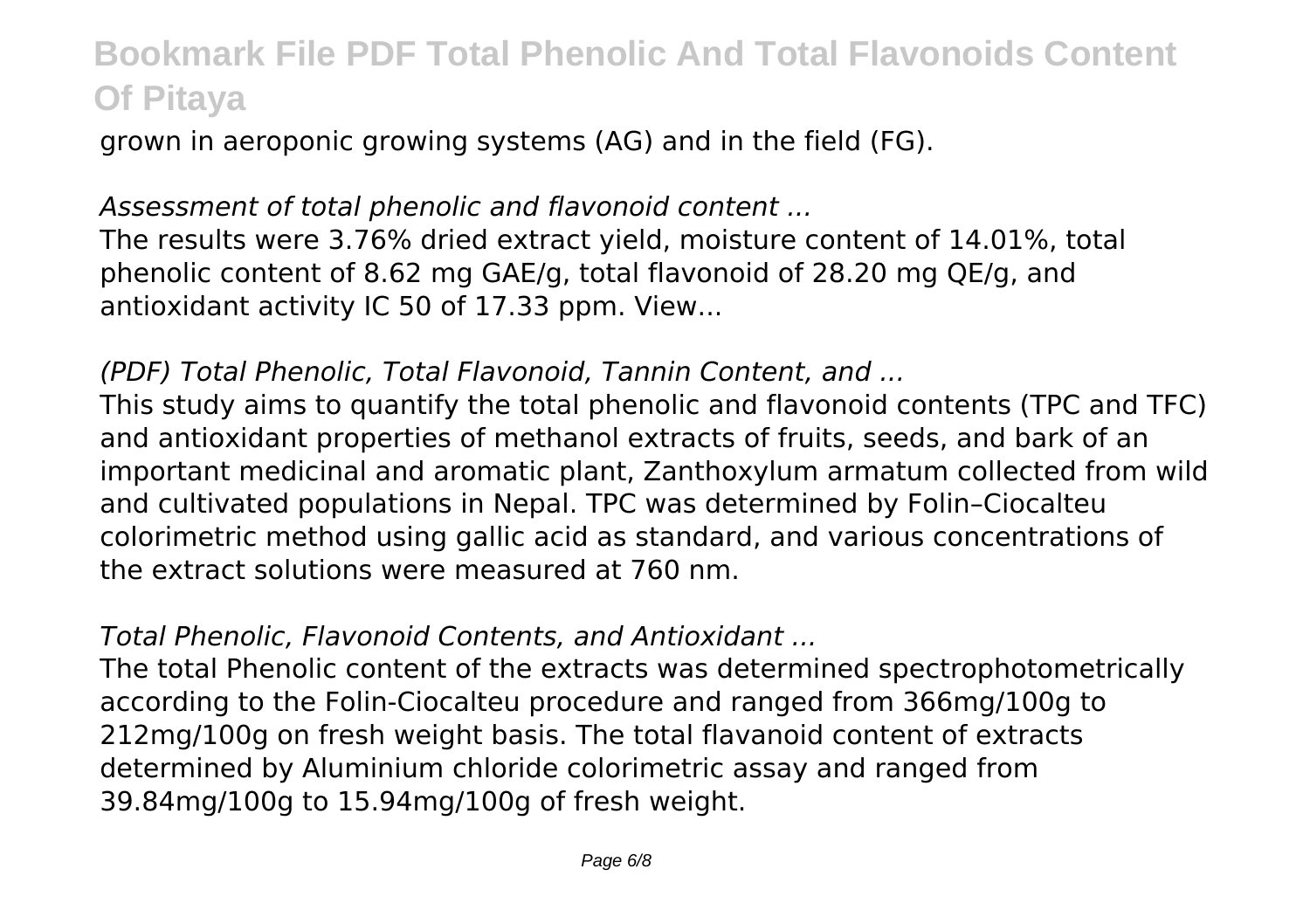*Study of total phenolic and flavonoid content, antioxidant ...*

The total phenolic content of all ten mushrooms ranged from 0.015-0.075 mg GAE/g dried extract and the total flavonoid content ranged from 0.025-0.131 mg QE/g dried extract. The FRAP values lies between 0.859-2.929 μM TE/g dried extract and the percentage of inhibition observed from DPPH assay ranged from 2%-57% respectively.

## *Total Phenolic and Flavonoid Content and Antioxidant ...*

Antioxidant activity of E. bulbosa bulbs, leaves, and flowers was correlated with total phenols and flavonoids. The total phenols and flavonoids of the bulbs of E. bulbosa were higher than leaves and flower and its antioxidant activity was also stronger than leaves and flowers of E. bulbosa.

## *Total phenolic, flavonoid content, and antioxidant ...*

4.4 Values of Absorbance and Total Flavonoids Content at 60oC 66 4.5 Values of Absorbance and Total Phenolic Content at 80oC 68 4.6 Values of Absorbance and Total Flavonoids Content at 80oC 70 4.7 Comparison of Total Phenolic Content at Different Temperatures 74 4.8 Comparison of Total Flavonoids Content at Different 77